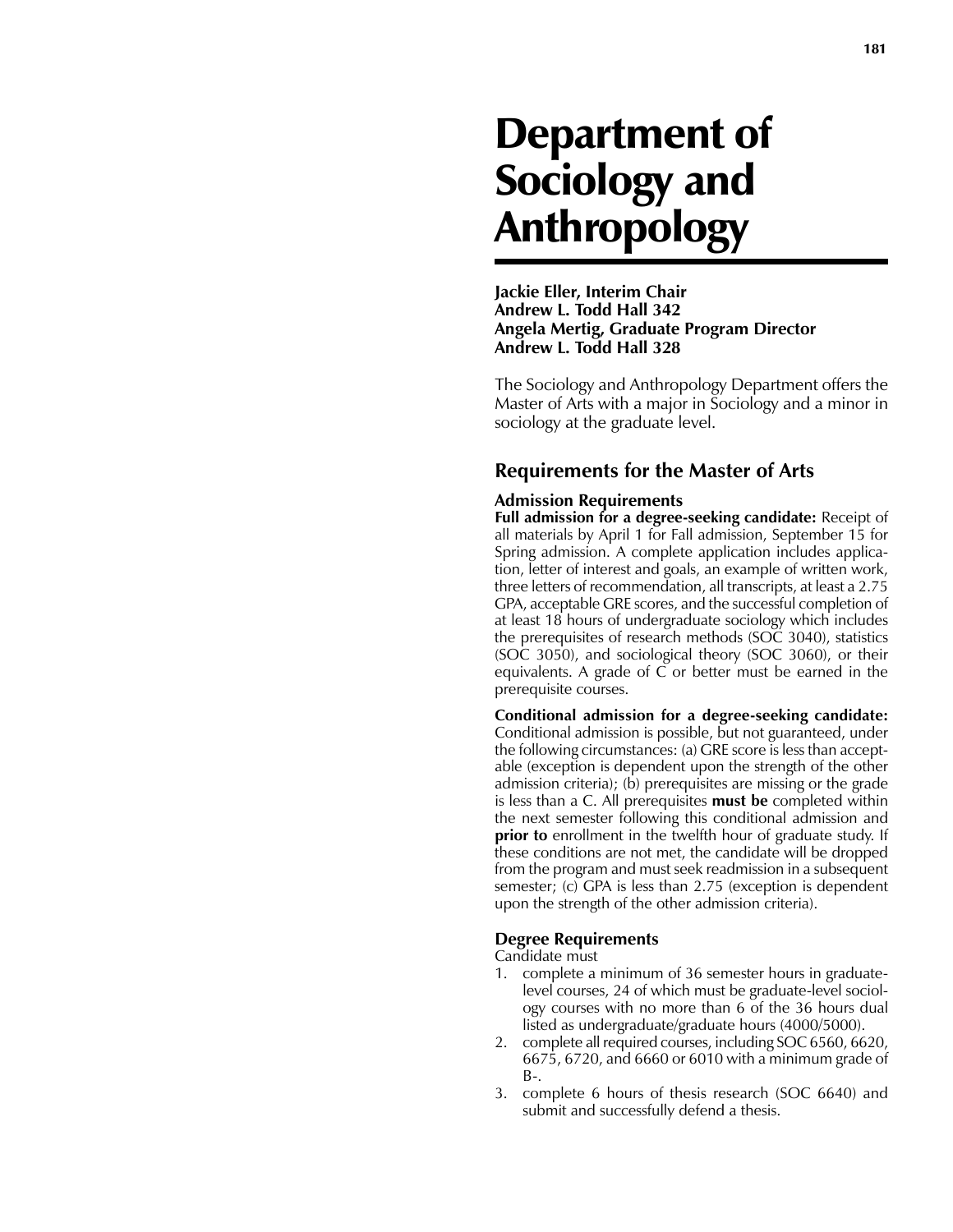4. file a degree plan with the Graduate Office prior to the completion of 21 credit hours.

# **Graduate Assistantship Application**

Applications are due by April 1. Applicant must meet the following conditions: (a) be admitted to the M.A. program in sociology and (b) have an undergraduate GPA of at least 3.00 OR a graduate GPA of at least 3.00 over a minimum of 9 hours of completed graduate courses.

# **Courses in Sociology [SOC]**

- **5010 Social Inequality.** Three credits. The origins, variations, and consequences of class, status, and power in society. Includes individual and group economic interests, social prestige, ideology, market, and institutional inequality.
- **5050 Sociology of Families.** Three credits. An analysis: contemporary American family patterns; racial, ethnic, and class variations.
- **5100 Sociology of Work.** Three credits. Comparative analysis of work structure and processes in organizational contexts, including study of management and employee organizations and legal environments regulating workplace relations.
- **5140 Violence in the Family.** Three credits. (Same as CDFS 5140.) Causes, dynamics, and consequences of violence in the family. Includes the discussion of violence toward children, spouses, dating partners, siblings, and elders. Emphasizes the social conditions which lead to these types of violence.
- **5150 Topics in Sociology.** Three credits. An in-depth topic significant in current sociological literature.
- **5160 Sociology of Gangs.** Three credits. History of gangs in the U.S., the factors which account for their formation and perpetuation, and current empirical data on gang composition, demographics, and culture. Policy strategies for prevention, law enforcement, and nonlegal interventions assessed.
- **5170 The Social Context of Southern Music.** Three credits. A sociohistoric analysis of Southern music providing a framework for examining the relationship between culture and popular culture, the production of popular culture, and popular culture as a vehicle for examining social issues of the southern region.
- **5240 Race and Ethnic Relations.** Three credits. Theories and dynamics of intergroup relations in a multiethnic society.
- **5300 Criminology.** Three credits. Theories of the causes of criminal behavior and coverage of its development and incidence; punishment and methods of control and rehabilitation.
- **5320 Public Opinion and Propaganda.** Three credits. (Same as PS 5320.) Public opinion and its role in the political and social processes.
- **5360 Medical Sociology.** Three credits. Sociological analysis of health care delivery including problems, policies, and issues faced by recipients and providers of care. Focuses on the U.S., role theory, and demographics.
- **5500 Social Psychology.** Three credits. Individual behavior in social contexts and symbolic interaction among groups. Includes social influences on perception, conformity, attitudes, communication, group structure, leadership, and role behavior.
- **5510 Social Movements and Social Change.** Three credits. Sociological theories of revolutions, rebellions, civil wars, and protest movements of the past and present and the relationship to significant social changes.
- **5520 Population and Society.** Three credits. Examines world and U.S. population trends and the impact of social forces on such demographic variables as births, deaths, migration, age, sex, education, marital status, and how these impact social conditions.
- **5540 Juvenile Delinquency.** Three credits. Social factors related to delinquency including family, peer group, school, and community. Includes the juvenile justice system and its agents.
- **5550 Sociology of Religion.** Three credits. Religion as social process and institution. An ideological, structural, and functional analysis. Specific U.S. religions examined in detail.
- **5560 Organizational Structures and Processes.** Three credits. Analysis of structure and processes of change, organizational environments, modes of power, ideologies, forms of control and resistance, including alternatives to bureaucracy.
- **5660 Urban and Community Studies.** Three credits. Focuses on concept of community as a core idea in the historical development of sociology, concentrating on theories and historical trends of urbanization and current urban problems and policies.
- **5790 Sport and Society.** Three credits. (Same as REC 5790.) Behavioral approach to the sport and leisure phenomena from the related perspectives of sociology and anthropology.
- **5800 Special Projects.** One to three credits. Field experiences or reading courses through which special interests or needs of the student may be pursued under individual supervision. No more than three hours may be used in the major. Arrangements must be made with instructor prior to registration.
- **6000 Comparative Social Change.** Three credits. (Same as PS 6000.) A historical comparative examination of the structure, institutions, and development of the modern world system; a review of major theoretical and empirical research on the world system.
- **6010 Social Policy Analysis.** Three credits. A historical comparative examination of social policy formulation, structure, and consequences. Focus on policy formation in modern and developing nations. Critical analysis of social policy development.
- **6510 Independent Study.** Three credits. Recommended for students past the midpoint in their master's programs. Designed to provide an opportunity to fill perceived gaps in the program of study and as precursor for the thesis. Arrangements must be made with instructor prior to registration.
- **6540 Topics in Crime and Deviance.** Three credits. Critical analysis of selected topics in the fields of crime and deviance. Students pursue individual projects that require integration of their theoretical understanding with contemporary applications.
- **6545 Topics in Gender.** Three credits. Critical analysis of selected topics in the study of gender in sociology with a focus on such issues as race/ethnicity, social class, work, deviance, and sexuality. Examines the major contemporary scholarly debates about gender and explores how gender is embedded in different institutions and organizations. A maximum of six hours may be credited to one's major.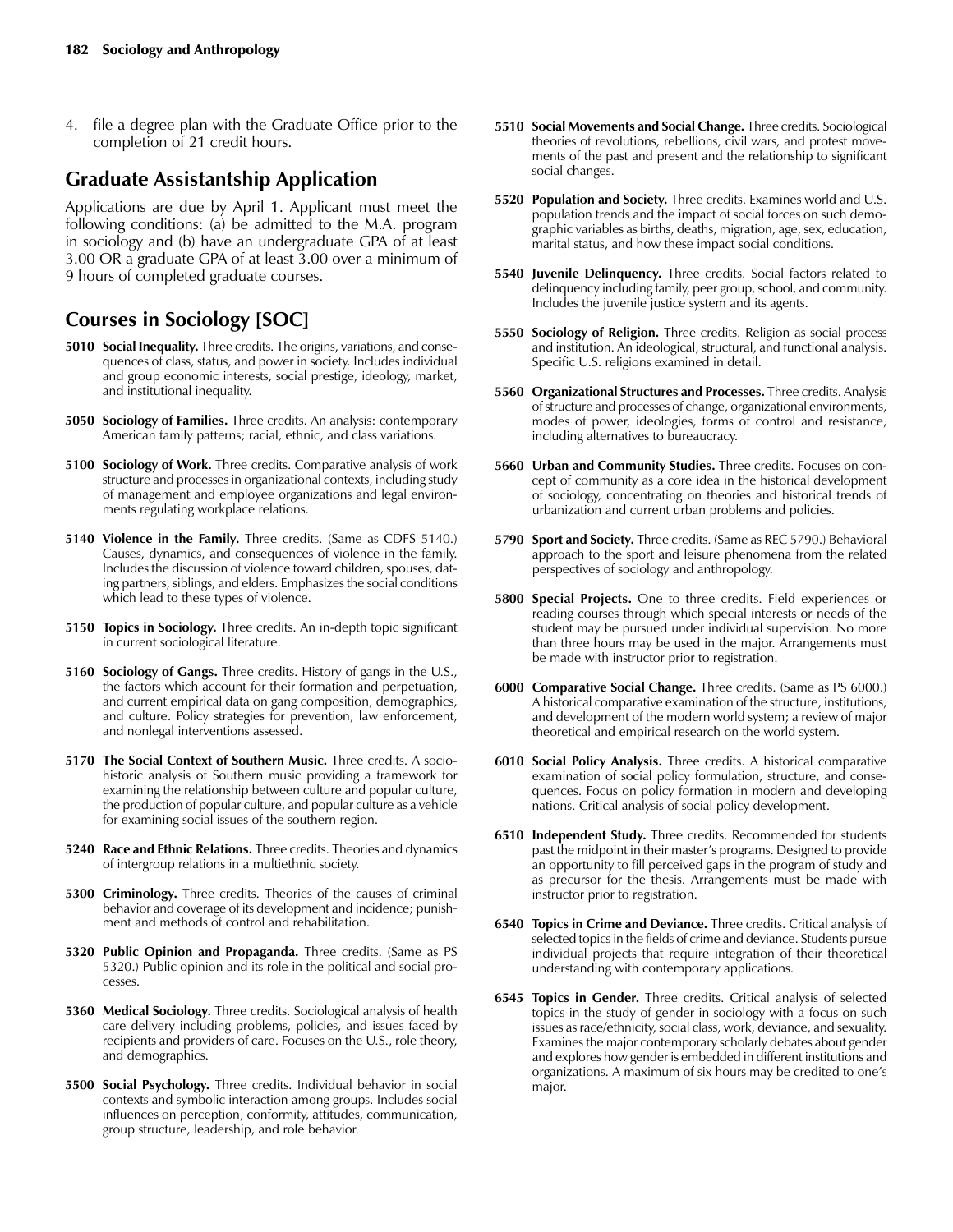- **6560 Sociological Theory.** Three credits. Prerequisite: SOC 3060. Encourages students to think sociologically, integrating theoretical knowledge with a critical examination of everyday experiences and social problems/issues. Addresses both classical and contemporary theories: structural, interpretive, micro and macro applications.
- **6570 Seminar in Advanced Social Psychology.** Three credits. The dynamics of human interaction: attitudes, processes, group structures, settings, and properties.
- **6620 Quantitative Research Methods.** Three credits. Prerequisites: SOC 3040 and 3050 or equivalent. Focuses on the design and application of quantitative data collection and analysis procedures to practical problems and issues. Students pursue supervised independent design and analysis using SPSS or SAS.
- **6630 Seminar in the Family.** Three credits. Principles of family organization; family as a sociocultural institution in various societies; theories of family structure, change, and deviance.
- **6640 Thesis Research.** One to six credits. Prerequisite: Student must have filed Candidacy Form and selected thesis committee before enrolling. Selection of a research problem, review of pertinent literature, collection and analysis of data, and composition of thesis. Once enrolled, student should register for at least one credit hour of master's research each semester until completion. S/U grading.
- **6650 Contemporary Social Issues.** Three credits. An in-depth investigation of a particular sociological issue or subdiscipline. A maximum of six hours may be credited to one's major.
- **6660 Program Evaluation.** Three credits. Prerequisite: SOC 3040 or permission of instructor. Methods and issues of client-centered social program evaluation. Topics include evaluation methods, proposal construction, report writing, and presentation techniques.
- **6675 Social Statistics.** Three credits. Prerequisites: SOC 3040 and 3050 or equivalent. An intermediate level treatment of statistical concepts and methods for the analysis of sociological data with emphasis on the application of multivariate statistical methods for basic and applied sociological research. Statistical analysis software (e.g., SPSS, SAS) applied to existing datasets.
- **6690 Death and Survivorship.** Three credits. The social complexities of dying, death, and survivorship with particular emphasis given to the aging population.
- **6700 Introduction to Community and Regional Development: An Interdisciplinary Seminar.** Three credits. Analysis of the problems and proposed solutions of community development from an interdisciplinary point of view.
- **6710 Japanese Society and Business.** Three credits. (Same as ECON 6540.) Japanese economy, business practices, and social and physical environment in comparison with those in other countries, particularly the United States.
- **6720 Qualitative Research Methods.** Three credits. Prerequisites: SOC 3040 and 3050 or equivalent. Focuses on the design and application of qualitative data collection and analysis procedures to practical problems and issues. Students pursue supervised independent and group projects.
- **6900 Practicum: Applied Analysis.** Three credits. Prerequisite: SOC 6620 and permission of instructor. Supervised independent study in which student is placed in an organization on a contractual basis. Course directed toward student pursuing career in applied sociology.

## **Courses in Anthropology [ANTH]**

- **5120 Practicing Anthropology.** Three credits. Culture change theory and the practical dimension of anthropology in research and planned change implementation.
- **5740 Law and Politics in Traditional Societies.** Three credits. Law and methods of social control in primitive societies. Emphasis on the importance of a cross-cultural perspective for understanding Western political behavior.
- **5750 Anthropology of Religion.** Three credits. Cross-cultural exploration of religion, including beliefs in the supernatural, the use of ritual in secular and sacred context, and the roles of ceremonial practitioners. Focuses on how people interpret and control their worldviews through religion and ritual.